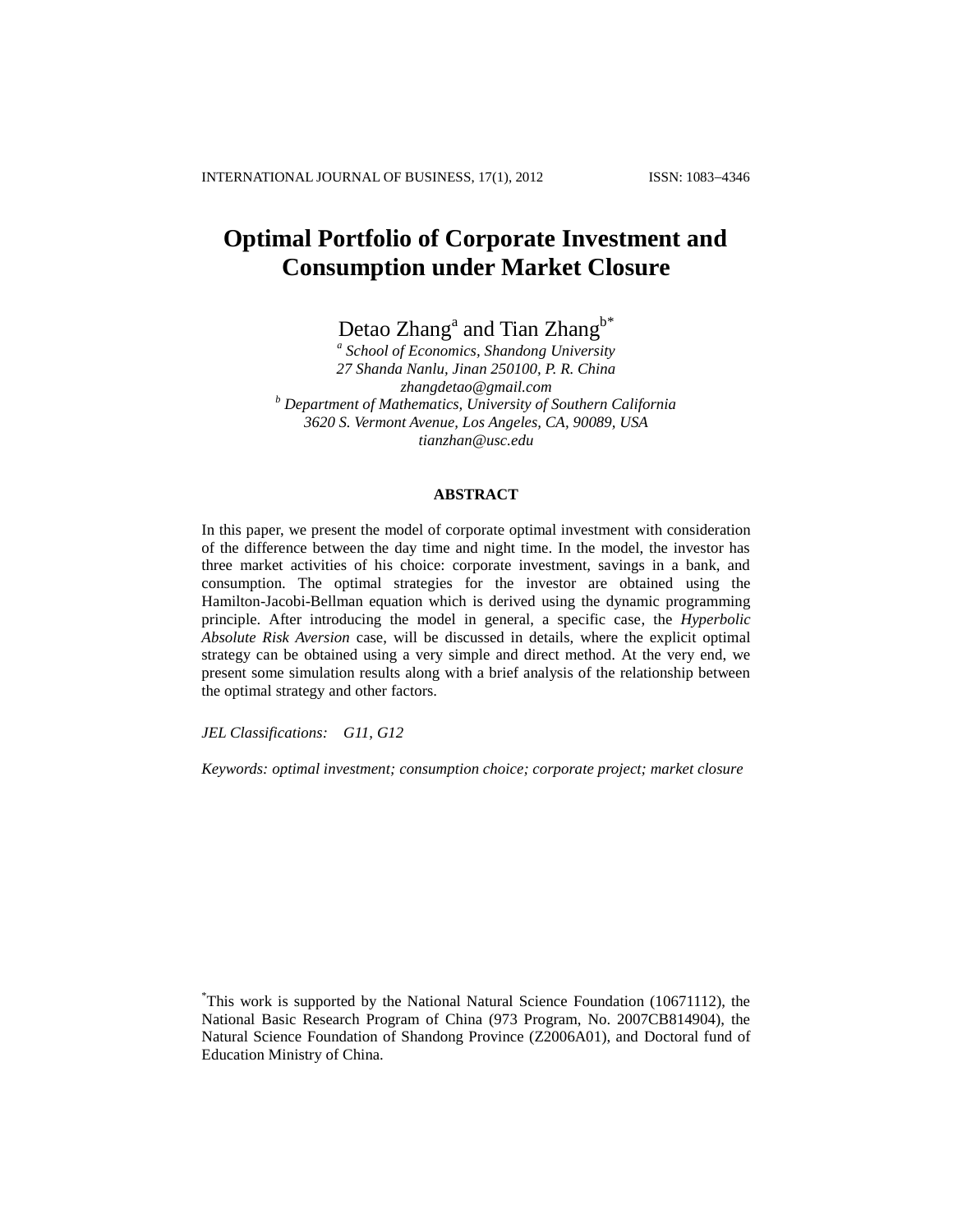#### **I. INTRODUCTION**

Portfolio diversification plays an important role in finance. In Merton (1987) and Duffie (1992), a stochastic model was first used to analyze the security market, while Karatzas (1987), based on the stochastic analysis, presented the model considering the split of consumption and investment of the investors. Choi (1989), on the other hand, paid attention to the international corporate investment where investments were made into real corporate projects. Afterwards, Bellalah and Wu (2008) extended the theory of corporate international investment from Choi into an environment with the presence of incomplete information and taxation from governments. Their model was concerned about the international diversification problem in finance and gave analysis to the "home bias puzzle". In 2006, a model giving the optimal corporate portfolio and consumption choice was presented by Wu and Zhang (2006), while Bellalah and Wu (2002) modeled the market closure together with the international securities portfolio management with incomplete information.

In our paper, we present a model of corporate investment and consumption choice problem with market closure that we can derive the optimal investment strategy. Our model is an extension of the usual corporate investment model from Wu and Bellalah (2002), (2008), Wu and Zhang (2008), Huang and Wu (2006), since we take consideration of the investment differentiation during the day and time.

In the model, we suppose that the investor has the option to invest his money into a bank account to accrue interest rate, where the interest rate can follow any interest rate model such as the CIR model or the Vasicek model. The wealth in the bank account will follow the basic exponential format.

On the other hand, the investor can invest his money into a real corporate production project as well. The investor might choose the corporate project to get higher return to his investment while higher risk will be brought at the same time. In real life, production of the factory is different in the day and night; therefore, in our model, we have equations describing the input price and the output price of the production in the day time and night with specified instantaneous expected rates and instantaneous volatilities. Also, we developed two pieces of production equations corresponding to the day-time and night-time production which is a function of the output price. With the input and output price model and the production quantity model, we can easily derive the expression for the net profit of the corporate investment after considering taxation of the government.

Finally, instead of making investment, the investor has the option to make consumption for satisfaction as well. During the night time, banking activities will not be allowed; therefore the investment portfolio will be the same throughout the night. However, the investor is still allowed to consume to increase utility. Clearly, the consumption in the day time and the night will be different.

In general, we consider corporate investment, non-risky bond investment, and consumption altogether to maximize the utility of wealth for the investor aiming to find out the optimal strategy for the investment. For the general model, it is difficult to solve for the optimal value function explicitly, therefore we considered a specific and important case of utility function-*HARA (Hyperbolic Absolute Risk Aversio*n) case to get the optimal solution. It turns out that we can write out the explicit optimal solution using a very simple and direct method which will be discussed in Section II of the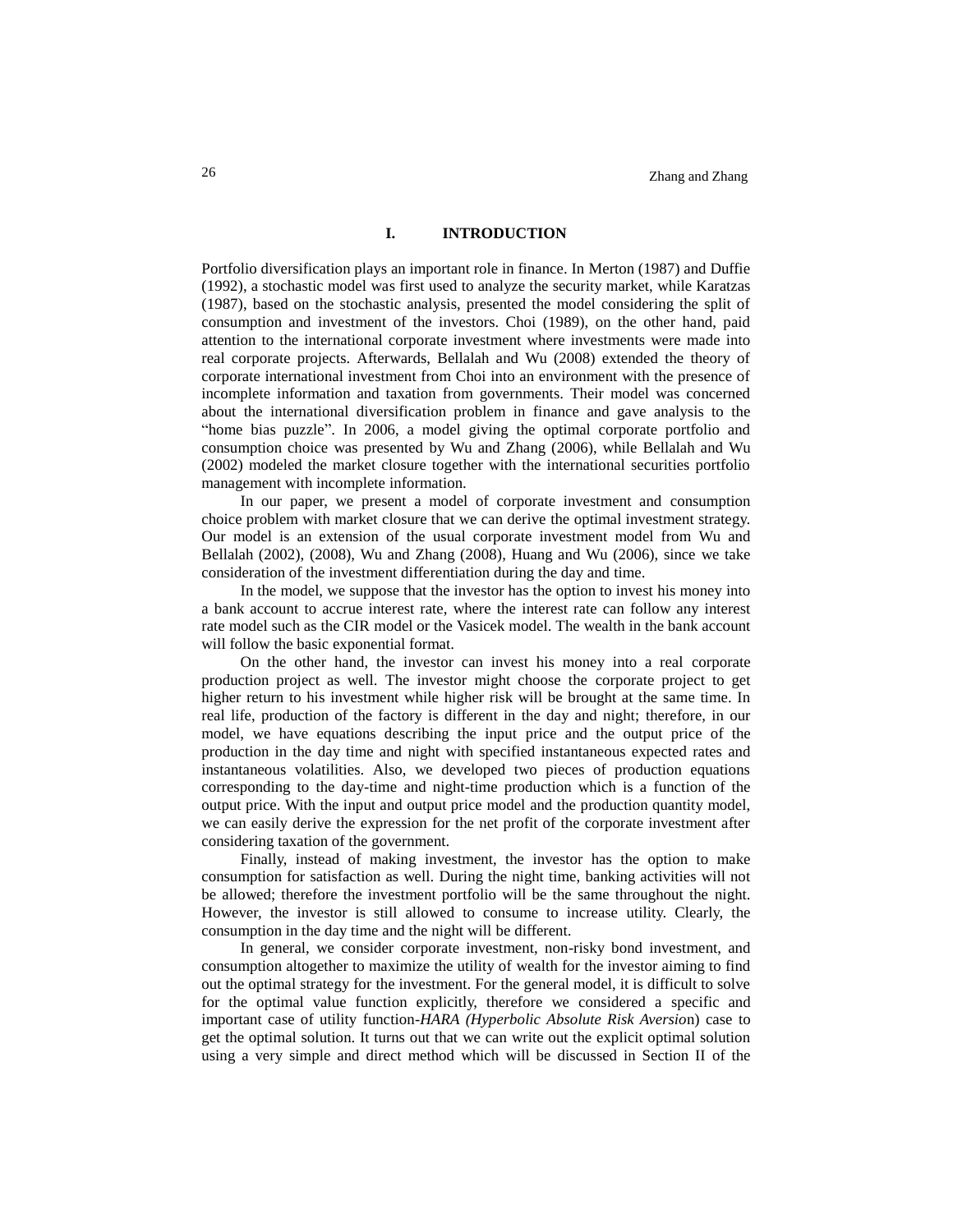paper.

In the next section, we will present the model and the assumptions of the optimal investment problem. In the HARA cases, besides giving the explicit optimal solution of the corporate investment model using dynamic programming principle, we will give analysis of the model in the economical point of view in Section III.

At the end, some simulation results will be given to provide a more numerical interpretation of the model. Relationship between the optimal portfolio and important factors such as the volatility and the interest rate will be given together with computer-drawn graphs.

#### **II. MODELAND FORMULATION OF PROBLEM**

Let  $(\Omega, F, P)$  be a complete probability space endowed with a filtration  $\{F_t : 0 \le t \le T\}$ .  $\{B_t\}_{0 \le t \le T}$  is 1-dimensional Brownian Motion defined in this space. We suppose that the investor can put his money in a bank account to get non-risky reward following the equation

$$
dP_0(t) = r(t)P_0(t)dt
$$
 (1)

where  $r(t)$  is the interest rate in terms of time t.

On the other hand, investor can choose a real corporate project with some production to get a higher return but with certain risk. The input price and output price are not the same during the day and the night. The duration of the production in the day time is T, and the duration at the night time is N.

The input price  $P(t)$  and the output price  $S(t)$  of the production during the day are described as

$$
dP(t) = \alpha_p(t)P(t)dt + \sigma(t)P(t)dB(t)
$$
\n(2)

and

dS(t) = 
$$
\alpha_s(t)S(t)dt + \sigma(t)P(t)dB(t)
$$
  
\nt  $\in [0, T], [T + N, 2T + N], \dots, [(n-1)(T + N), nT + (n-1)N]$  (3)

The input price  $P(t)$  and the output price  $S(t)$  of the production during the night are described as

$$
dP(t) = \alpha_p(t)P(t)dt + \sigma(t)P(t)dB(t)
$$
\n(4)

And

$$
dS(t) = \alpha_s(t)S(t)dt + \sigma(t)S(t)dB(t)
$$
  
\n
$$
t \in [T, T + N], [2T + N, 2T + 2N], \dots, [T + (n-1)N, n(T + N)]
$$
 (5)

where P(t) and S(t) have initial values  $P_0$ ,  $S_0$ , respectively. Here  $\alpha_p$ ,  $\alpha_p$  represent the instantaneous expected input rates in the day and the night, respectively, while  $\alpha_s$ ,  $\alpha_s$  represent the instantaneous expected output rates. Finally  $\sigma$ ,  $\sigma$  are instantaneous volatilities in the day and the night, respectively.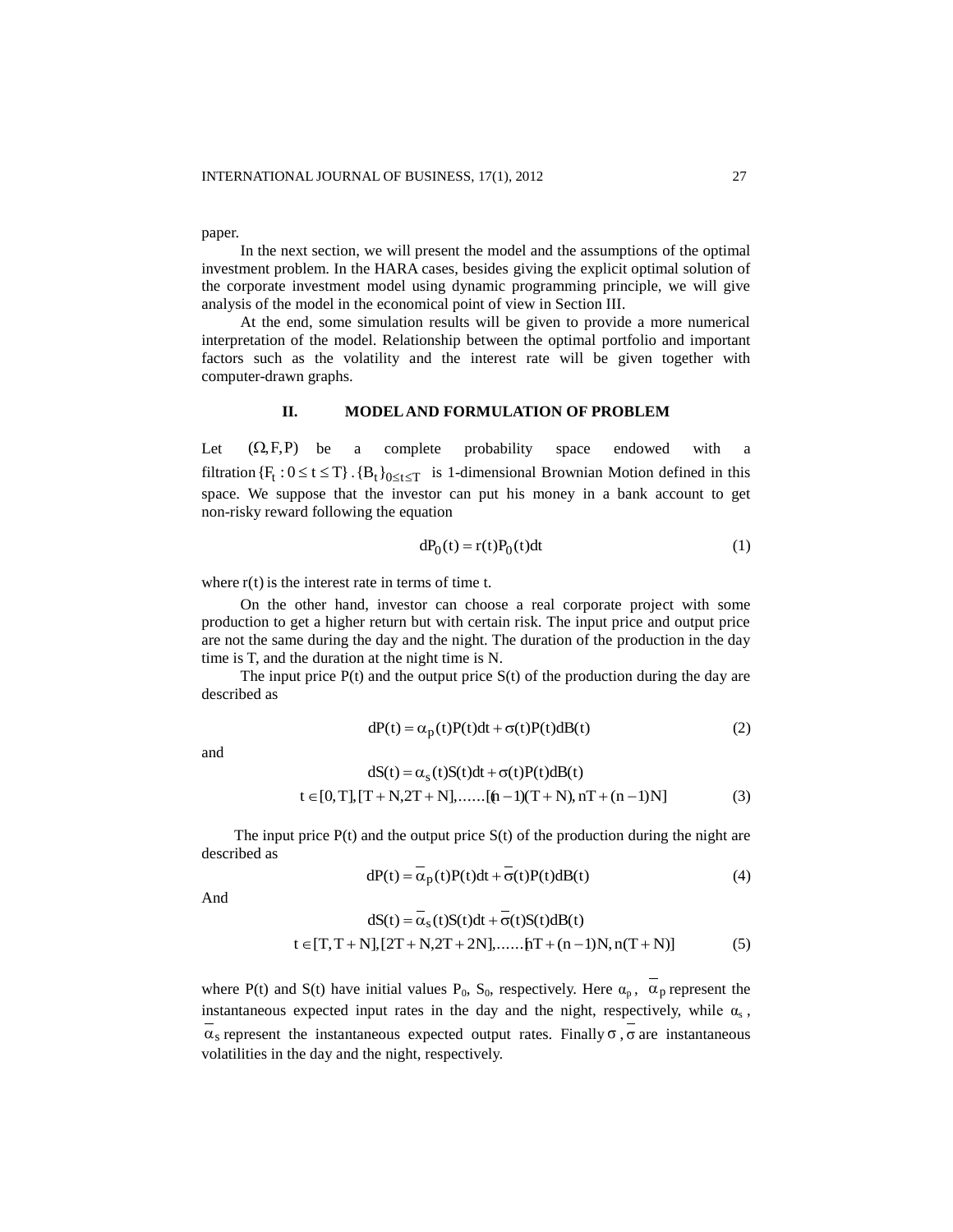The quantity of the production in the day is

$$
Q(t) = [S(t)]^{\beta_1}, t \in [0, T], [T + N, 2T + N], \dots, [n-1)(T + N), nT + (n-1)N]
$$
(6)  
and at night

$$
Q(t) = [S(t)]^{\beta_2}, t \in [T, T + N], [2T + N, 2T + 2N], \dots, [tT + (n-1)N, n(T + N)] \tag{7}
$$

In economic theory,  $\beta_1$  and  $\beta_2$  are negative constants in general. The cash flow from this project is

$$
R(t) = (1 - \tau)[S(t) - P(t)]Q(t)
$$
\n(8)

where  $P(t)$  and  $S(t)$  are input price and the output price;  $Q(t)$  is the quantity of the output and  $\tau$  is the tax rate. Using this expression, it is easy to get the following results. In the day,  $t \in [0, T]$ ,  $[T + N, 2T + N]$ ,....... $[(n - 1)(T + N), nT + (n - 1)N]$ 

$$
P(t) = P((k-1)(T+N))e^{(k-1)(T+N)} \int_{(k-1)(T+N)}^{t} (\alpha_p(r) - \frac{1}{2}\sigma^2(r))dr + \int_{(k-1)(T+N)}^{t} \sigma(r)dB_r
$$
\n(9)

and

$$
S(t) = S((k-1)(T+N))e^{(k-1)(T+N)} \int_{(k-1)(T+N)}^{t} (\alpha_S(r) - \frac{1}{2}\sigma^2(r))dr + \int_{(k-1)(T+N)}^{t} \sigma(r)dB_r
$$
\n(10)

Then,

en,  
\n
$$
Q(t) = [S(t)]^{\beta_1} = S^{\beta_1}((k-1)(T+N))e^{\int_{(k-1)(T+N)}^{t} (\alpha_S(r) - \frac{1}{2}\sigma^2(r))dr + \beta_1 \int_{(k-1)(T+N)}^{t} \sigma(r)dB_r}
$$
\n(11)

and

$$
R(t) = (1 - \tau)S^{\beta_1}((k - 1)(T + N))e^{(1 + \beta_1) \int_{(k-1)(T+N)}^{\infty} \sigma(r)dB_r}F(t)
$$
(12)

t

where

$$
F(t) = \begin{cases} \int_{0}^{t} (\alpha_{S}(r) - \frac{1}{2}\sigma^{2}(r))dr \\ S((k-1)(T+N))e^{(k-1)(T+N)} \\ \int_{0}^{t} (\alpha_{p}(r) - \frac{1}{2}\sigma^{2}(r))dr \\ -P((k-1)(T+N))e^{(k-1)(T+N)} \end{cases}
$$
(13)  
(13)

night, 
$$
t \in [T, T + N], [2T + N, 2T + 2N], \dots, [tT + (n-1)N, n(T + N)]
$$
  
\n
$$
\int_{t}^{t} (\overline{\alpha}_{p}(r) - \frac{1}{2} \overline{\sigma}^{2}(r)) dr + \int_{kT + (k-1)N}^{t} (\overline{\sigma}(r) dB_{r}) dR_{r}
$$
\n
$$
P(t) = P(kT + (k-1)N)e^{kT + (k-1)N} \tag{14}
$$

and

At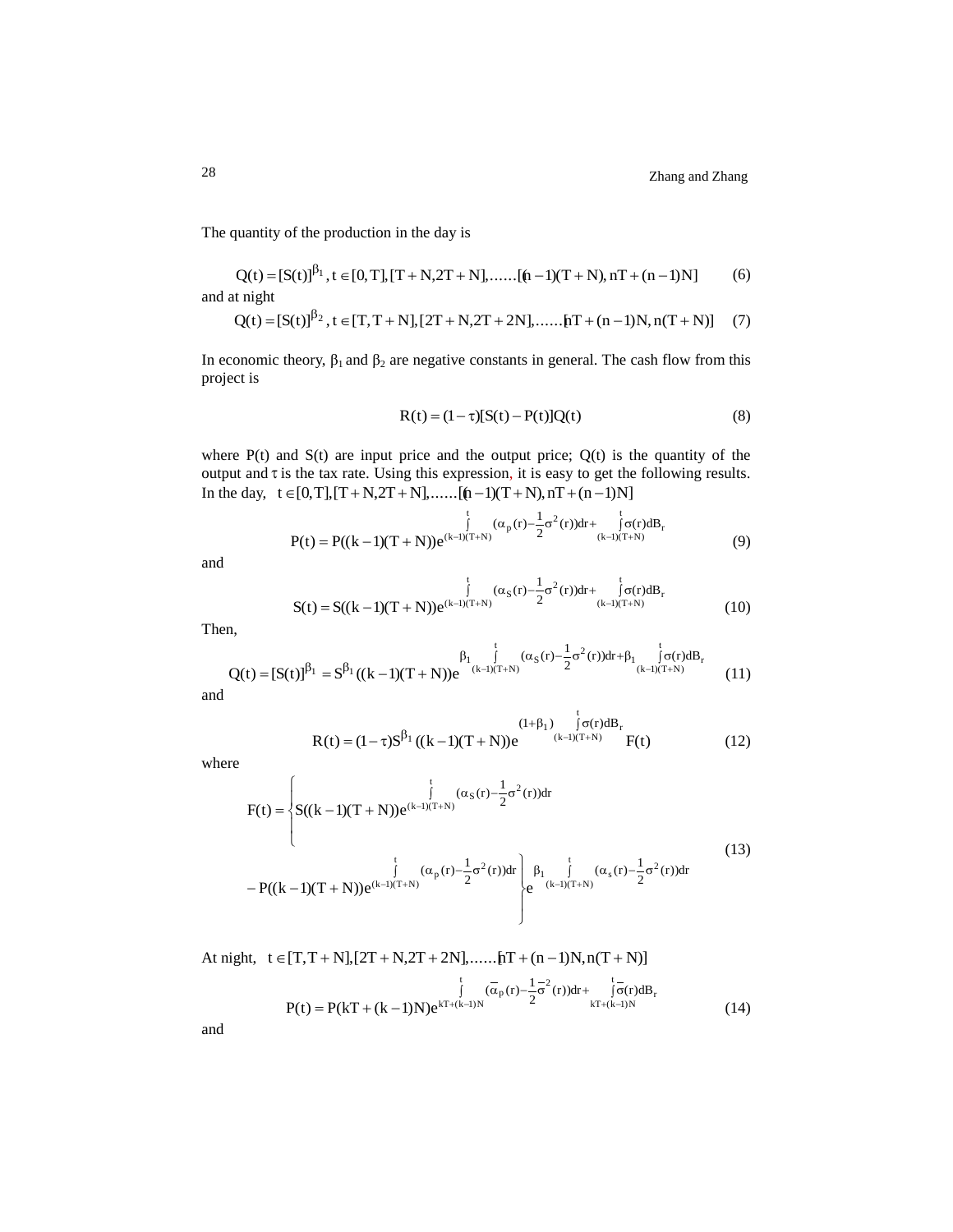$$
S(t) = S(kT + (k-1)N)e^{kT + (k-1)N} \int_{0}^{t} (\overline{\alpha}_{s}(r) - \frac{1}{2}\overline{\sigma}^{2}(r))dr + \int_{kT + (k-1)N}^{t} \overline{\sigma}(r)dB_{r}
$$
(15)

Then,

, 
$$
Q(t) = [S(t)]^{\beta_2} = S^{\beta_2} (kT + (k-1)N)e^{-\int_{kT + (k-1)N}^{t} (\overline{\alpha}_s(r) - \frac{1}{2}\sigma^2(r))dr + \beta_2 \int_{kT + (k-1)N}^{t} (\overline{\sigma}_r)dB_r}
$$
(16)

and

$$
R(t) = (1 - \tau)S^{\beta_2}(kT + (k - 1)N)e^{\int_{kT + (k-1)N}^{1-\tau} \sigma(r)dB_r} F(t)
$$
(17)

where

$$
\overline{F}(t) = \begin{cases}\n\int_{0}^{t} (\overline{\alpha}_{s}(r) - \frac{1}{2}\overline{\sigma}^{2}(r))dr \\
S(kT + (k-1)N)e^{kT + (k-1)N} \\
\int_{0}^{t} (\overline{\alpha}_{p}(r) - \frac{1}{2}\overline{\sigma}^{2}(r))dr \\
-P(kT + (k-1)N)e^{kT + (k-1)N}\n\end{cases}
$$
\n(18)

Applying Ito's formula to R(t), we can get, when  $[(k-1)(T+N), kT+(k-1)N]$ ,

$$
dR(t) = R(t) f(t)dt + R(t)(1 + \beta_1)\sigma(t)dB_t
$$
\n(19)

where  $f(t) = \frac{1}{2}(1 + \beta_1)^2 \sigma^2(t) + \frac{1}{F(t)}$  $\frac{1}{2}(1+\beta_1)^2\sigma^2(t) + \frac{F(t)}{F(t)}$  $f(t) = \frac{1}{2}(1+\beta_1)^2\sigma^2(t) + \frac{F'(t)}{F(t)}$ ,  $F(t) \neq 0$ , and the input price is not equal to the output price. And

$$
dR(t) = R(t)\overline{f}(t)dt + R(t)(1+\beta_2)\overline{\sigma}(t)dB_t, t \in [kT + (k-1)N, k(T+N)]
$$
 (20)

where  $F(t)$  $\frac{1}{2}(1+\beta_2)^2\overline{\sigma}^2(t) + \frac{F(t)}{\overline{F}(t)}$  $\bar{f}(t) = \frac{1}{2}(1+\beta_2)^2 \frac{\sigma^2}{\sigma}(t) + \frac{F(t)}{\overline{F}(t)}$  and  $\bar{F}(t) \neq 0$ .

Let  $X(t)$  denote the total wealth at time t and  $\pi(t)$  represent the proportion of the wealth invested in the real project, then  $(1 - \pi(t))X(t)$  is the amount invested in non-risky bond.

dX(t) = 
$$
\left[ r(t)X(t) - C_1(t) + (f(t) - r(t))\pi(t)X(t) \right]
$$
dt  
+  $(1 + \beta_1)\sigma(t)\pi(t)X(t)dB_t$ ,  $t \in \left[ (k-1)(T+N), kT + (k-1)N \right]$  (21)

and

dX(t) = 
$$
\left[ r(t)X(t) - C_2(t) + (\overline{f}(t) - r(t))\pi(t)X(t) \right]
$$
dt  
+  $(1+\beta_2)\sigma(t)\pi(t)X(t)dB_t, t \in [\text{kT} + (\text{k} - 1)N, \text{k}(T + N)]$  (22)

In the day time, the investor can choose investment with proportion  $\pi$  and consumption rate  $C_1$  to maximize his wealth, but at the night time, he cannot change his portfolio and only can choose a different consumption rate  $C_2$ , the portfolio at the night time stays

t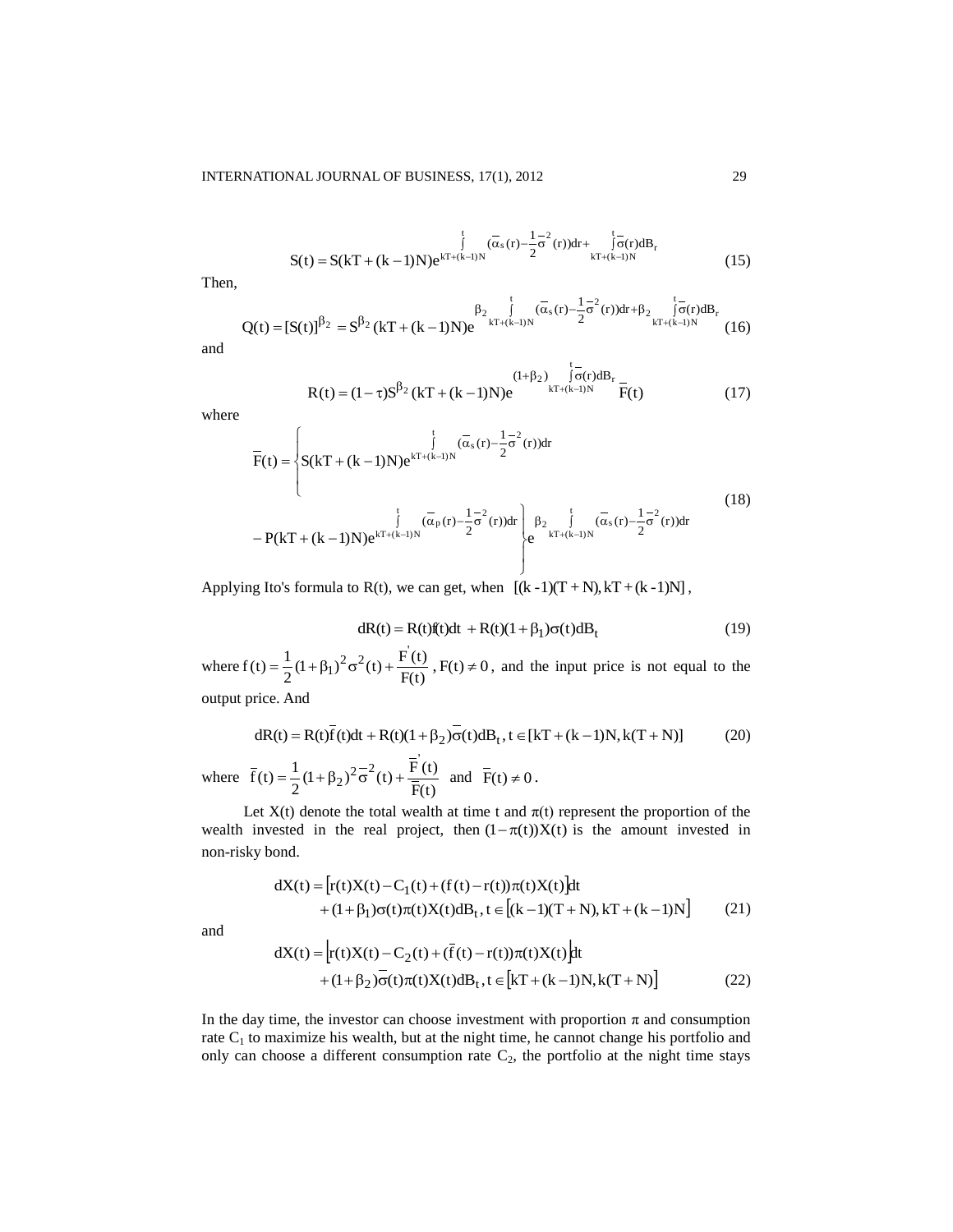same as the optimal portfolio in the day time. So the investor wants to maximize the following utility of wealth by choosing his investment strategy  $\pi$  and consumption rate  $C_1$  and  $C_2$ . Let  $J^1(X)$  be the value of wealth X starting the day time and  $J^2(X)$  be the value of the wealth X starting the night time. The whole investment duration can be divided into n days, i.e., nT day time duration and nN the night time duration.

$$
J^{1}(X_{0}) = \max_{(\pi, C_{1})} E[\int_{0}^{T} e^{-\gamma t} U(C_{1}(t))dt + e^{-\gamma t} J^{2}(X_{T})]
$$
(23)

$$
J^{2}(X_{T}) = \max_{C_{2}} E_{T}[\int_{T}^{T+N} e^{-\gamma t(t-T)} U(C_{2}(t))dt + e^{-\gamma N} J^{1}(X_{T+N})]
$$
(24)

$$
J^{1}(X_{(n-1)(T+N)}) = \max_{(\pi,C_{1})} E_{(n-1)(T+N)} \left[ \int_{(n-1)(T+N)}^{nT+(n-1)N} e^{-\gamma(t-(n-1)(T+N))} U(C_{1}(t)) dt + e^{-\gamma T} J^{2}(X_{nT+(n-1)N}) \right] (25)
$$
  

$$
J^{2}(X_{nT+(n+1)N}) = \max_{C_{2}} E_{nT+(n-1)N} \left[ \int_{nT+(n+1)N}^{n(T+N)} e^{-\gamma(t-nT+(n-1)N)} U(C_{2}(t)) dt + e^{-\gamma N} h(X_{n(T+N)}) \right] (26)
$$

This is one kind of stochastic optimal control problem which can be solved by using the celebrated dynamic programming principle.

$$
\begin{cases}\n\frac{\partial \vec{J}^{2}}{\partial t} + \max_{C_{2}} \left\{ \frac{\partial \vec{J}^{2}}{\partial t} \Big[ r(t)X(t) - C_{2}(t) + (\bar{f}(t) - r(t))\pi(t)X(t) \Big] + e^{-\gamma t} U(C_{2}(t)) \\
+ \frac{1}{2} \frac{\partial^{2} \vec{J}^{2}}{\partial X^{2}} (1 + \beta_{2})^{2} \vec{\sigma}^{2}(t) \pi^{2}(t) X^{2}(t) \right\} = 0, t \in [nT + (n-1)N, n(T + N)], \\
\vec{J}^{2}(X, n(T + N)) = h(X); \\
\left\{ \frac{\partial \vec{J}^{1}}{\partial t} + \max_{(C_{1}, \pi)} \left\{ \frac{\partial \vec{J}^{1}}{\partial t} \Big[ r(t)X(t) - C_{1}(t) + (f(t) - r(t))\pi(t)X(t) \Big] + e^{-\gamma t} U(C_{1}(t)) \right. \\
\left. + \frac{1}{2} \frac{\partial^{2} \vec{J}^{1}}{\partial X^{2}} (1 + \beta_{1})^{2} \sigma^{2}(t) \pi^{2}(t) X^{2}(t) \right\} = 0, t \in [(n-1)(T + N), nT + (n-1)N], \\
\vec{J}^{1}(X, nT + (n-1)N) = \vec{J}^{2}(X, nT + (n-1)N); \\
\left\{ \frac{\partial \vec{J}^{2}}{\partial t} + \max_{C_{2}} \left\{ \frac{\partial \vec{J}^{2}}{\partial t} \Big[ r(t)X(t) - C_{2}(t) + (\vec{f}(t) - r(t))\pi(t)X(t) \Big] + e^{-\gamma t} U(C_{2}(t)) \right. \\
\left. + \frac{1}{2} \frac{\partial^{2} \vec{J}^{2}}{\partial X^{2}} (1 + \beta_{1})^{2} \vec{\sigma}^{2}(t) \pi^{2}(t) X^{2}(t) \right\} = 0, t \in [T, T + N], \\
\vec{J}^{2}(X, T + N) = \vec{J}^{1}(X, T + N); \n\end{cases} \tag{29}
$$

and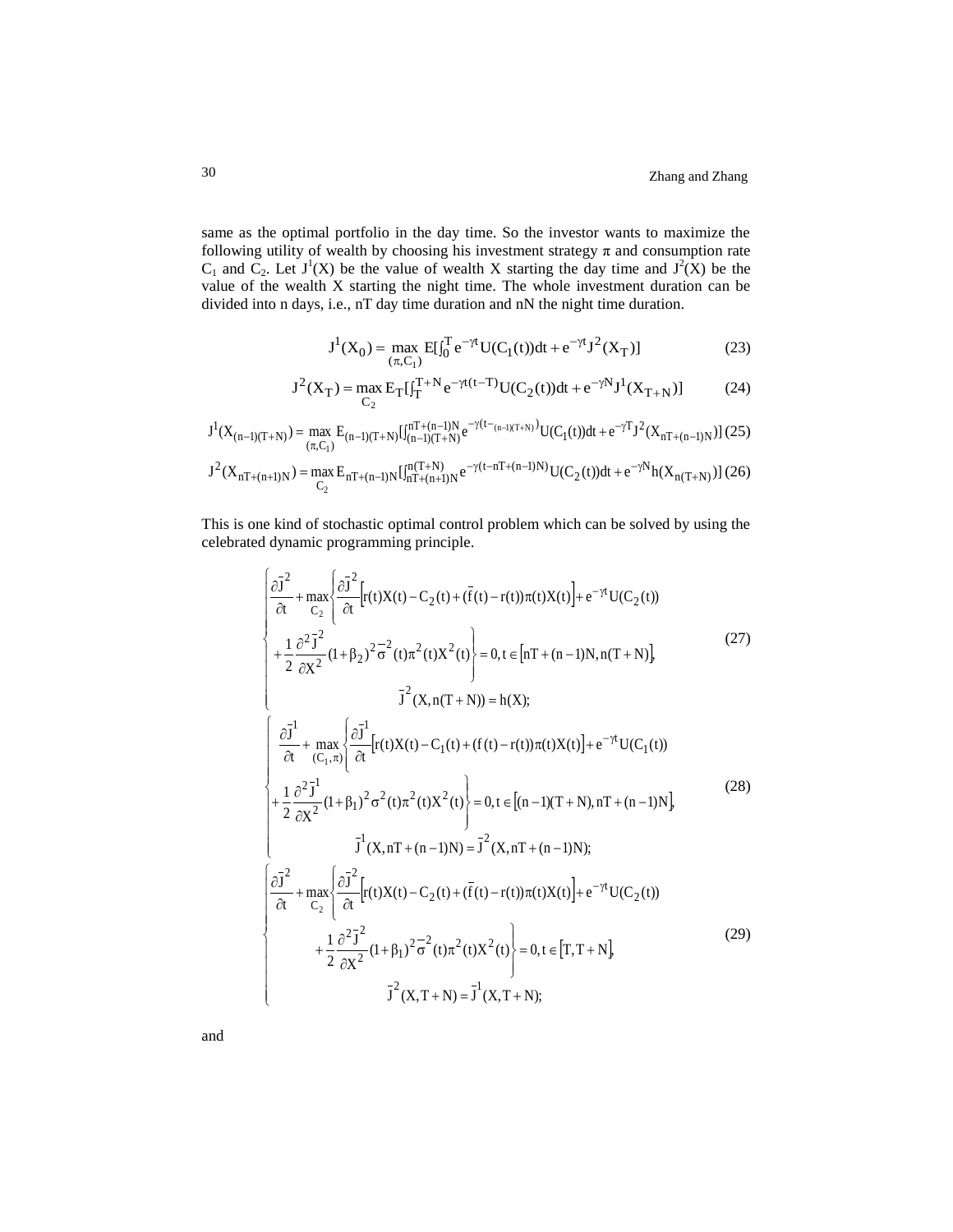$$
\begin{cases}\n\frac{\partial \bar{J}^{1}}{\partial t} + \max_{(C_{1}, \pi)} \left\{ \frac{\partial \bar{J}^{1}}{\partial t} [r(t)X(t) - C_{1}(t) + (f(t) - r(t))\pi(t)X(t)] + e^{-\gamma t} U(C_{1}(t)) \right. \\
\left. + \frac{1}{2} \frac{\partial^{2} \bar{J}^{1}}{\partial X^{2}} (1 + \beta_{1})^{2} \sigma^{2}(t) \pi^{2}(t) X^{2}(t) \right\} = 0, t \in [0, T], \\
\bar{J}^{1}(X, T) = \bar{J}^{2}(X, T); \n\end{cases} \tag{30}
$$

where

$$
\overline{J}^{1}(X,(n-1)(T+N)) = J^{1}(X_{(n-1)(T+N)})
$$
  

$$
\overline{J}^{2}(X,nT+(n-1)N) = J^{1}(X_{nT+(n-1)N}),
$$
  
............  

$$
\overline{J}^{2}(X,T) = \overline{J}^{2}(X_{T}), \overline{J}^{1}(X,0) = \overline{J}^{1}(X_{0})
$$
 (31)

Theoretically we can solve the above 2n partial differential equation step by step from backward to get the optimal  $(\pi, C_1, C_2)$  and the optimal value function  $J^1(X_0)$ . But in fact, it is difficult to get the explicit solution through these partial differential equations. In the next section, we will study one important case of utility function-HARA (Hyperbolic Absolute Risk Aversion) case to get optimal decision and consumption rates explicitly by using a very simple and direct method.

#### **III. HARA CASE: OPTIMAL SOLUTIONS AND ECONOMIC ANALYSIS**

In this section, we consider one kind of special case called Hyperbolic Absolute Risk Aversion (HARA) case. For simplicity, we only consider the case where the entire time interval is T+N, T is the duration of the day time, N is the duration of the night time. For general case, the whole interval is T+N, we can get the explicit result by repeating the procedure with the same method.

Let

$$
J^{1}(X_{0}) = \max_{(C_{1}, \pi)} E\left[ \int_{0}^{T} L e^{-\gamma t} \frac{C_{1}^{1-R}}{1-R} dt + e^{-\gamma t} J^{2}(X_{T}) \right]
$$
(32)

$$
J^{2}(X_{T}) = \max_{C_{2}} E\left[ \int_{T}^{T+N} L e^{-\gamma t} \frac{C_{2}^{1-R}}{1-R} dt + e^{-\gamma t} K \frac{X_{T+N}^{1-R}}{1-R} \right]
$$
(33)

here  $\gamma$  and R are constants, where  $\gamma > 0$ ,  $R \in (0,1)$ . We try to get explicit optimal decision  $\pi$ , consumption rates C<sub>1</sub>, C<sub>2</sub> and the optimal value function in this case.

**Theorem 3.1** Under all the above assumptions, the optimal strategies to the optimal portfolio choice problem (21), (22), (32), (33) for the specific HARA case is given by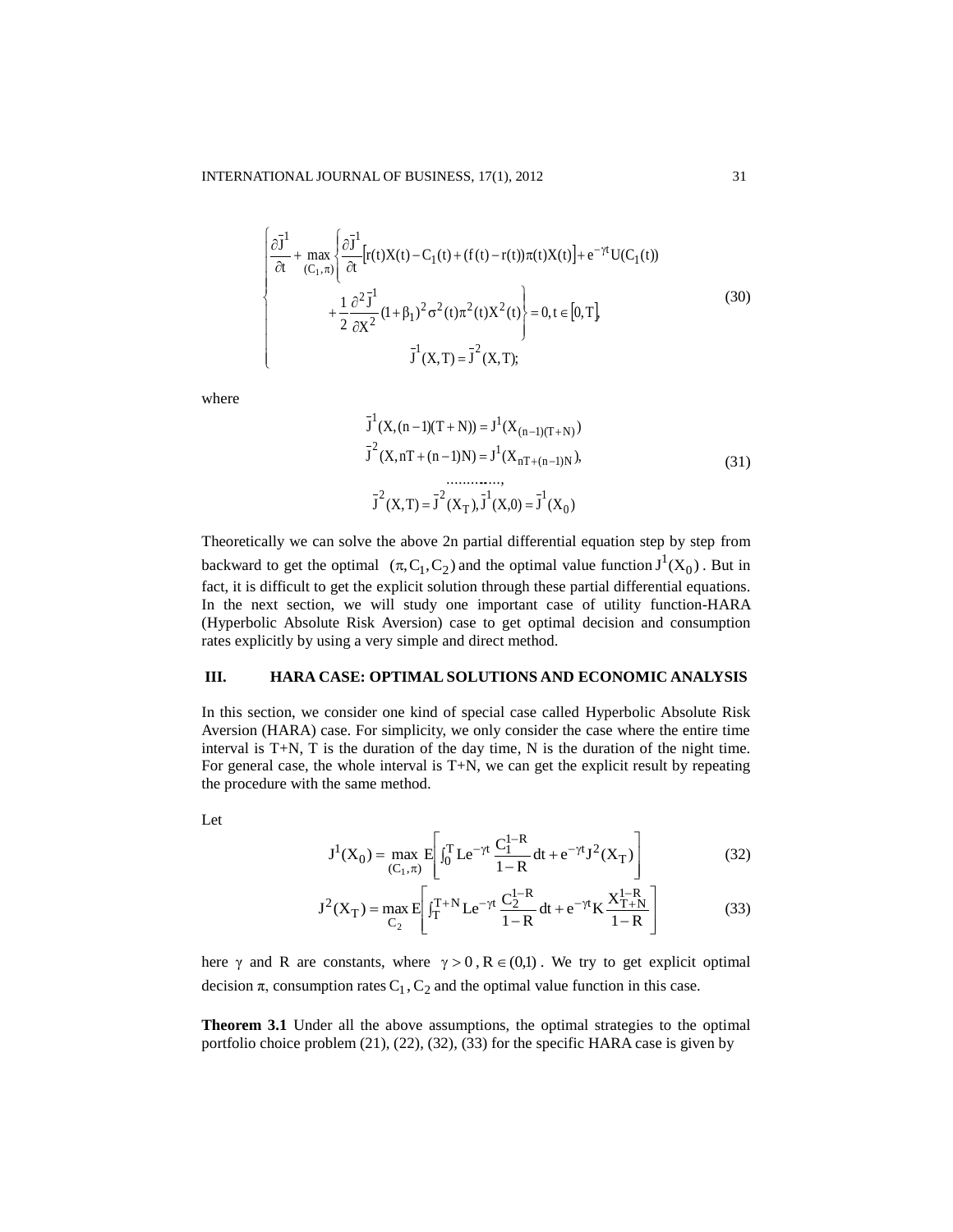$$
J^{1}(X_{0}) = \frac{1}{1-R} X_{0}^{1-R} P_{0},
$$
\n
$$
J^{2}(X_{T}) = \frac{1}{1-R} X_{T}^{1-R} P_{T},
$$
\n
$$
\pi^{*}(t) = \frac{f(t) - r(t)}{R(1 + \beta_{1})^{2} \sigma^{2}(t)}, t \in [0, T + N],
$$
\n
$$
(34)
$$
\n
$$
(C_{1}(t))^{*} = (1 - R)^{-R} (P_{t})^{-\frac{1}{R}} X_{t}, t \in [0, T],
$$
\n
$$
(C_{2}(t))^{*} = (1 - R)^{-\frac{1}{R}} (P_{t})^{-\frac{1}{R}} X_{t}, t \in [T, T + N],
$$

where  $P_t$  satisfies ODEs (37) and (47).

**Proof.** We first consider the optimal problem (33) at night time. During the night, the investor cannot change his portfolio. His consumption  $C_2$  is the only activity that varies. So the wealth equation in the duration  $[T, T+N]$  is:

$$
dX(t) = \left[ r(t)X(t) - C_2(t) + (\bar{f}(t) - r(t))\pi^*(t)X(t) \right]dt + (1 + \beta_2)\sigma(t)\pi^*(t)X(t)dB(t), t \in [T, T + N]
$$
(35)

Here  $\pi^*$  is the optimal portfolio in the day time, we will solve it afterward.

We let  $P_t$  be one nonnegative deterministic continuous function whose dynamic will be given later. Applying Ito's formula to  $\frac{e^{-(x-1)}}{1}X_t^{1-R}P_t$  $(t-T)$  $\frac{X_1 - K}{1 - R}$  $e^{-\gamma(t-T)}$   $\mathbf{v}^{1-}$  $\frac{K}{-R}X_t^{1-R}P_t$  from T to T+N, we

have

$$
E_{T}\left[\frac{e^{-\gamma N}}{1-R}X_{T+N}^{1-R}P_{T+N}\right] = \frac{1}{1-R}X_{T}^{1-R}P_{T} + E_{T}\int_{T}^{T+N} \left\{P_{t}\right\} - \gamma \frac{e^{-\gamma(t-T)}}{1-R}X_{t}^{1-R} + \frac{e^{-\gamma(t-T)}}{1-R}X_{t}^{-R}(1-R)\left[r(t)X(t) - C_{2}(t) + (\bar{f}(t) - r(t))\pi^{*}(t)X(t)\right] - \frac{1}{2}Re^{-\gamma(t-T)}X_{t}^{-1-R}(1+\beta_{2})\overline{\sigma}^{2}(t)(\pi^{*}(t))^{2}X^{2}(t) + \frac{e^{-\gamma(t-T)}}{1-R}X_{t}^{1-R}P_{t}\right\}dt.
$$
\n(36)

So we can write

$$
J^{2}(X_{T}) = \frac{1}{1-R} X_{T}^{1-R} P_{T} + I + II + III,
$$

where

$$
I = \max_{C_2} E_T \int_T^{T+N} \frac{e^{-\gamma(t-T)}}{1-R} \left[ C_2^{1-R} - (1-R)X_t^{-R} P_t C_2 - RX_t^{1-R} P_t^{1-\frac{1}{R}} \right] dt;
$$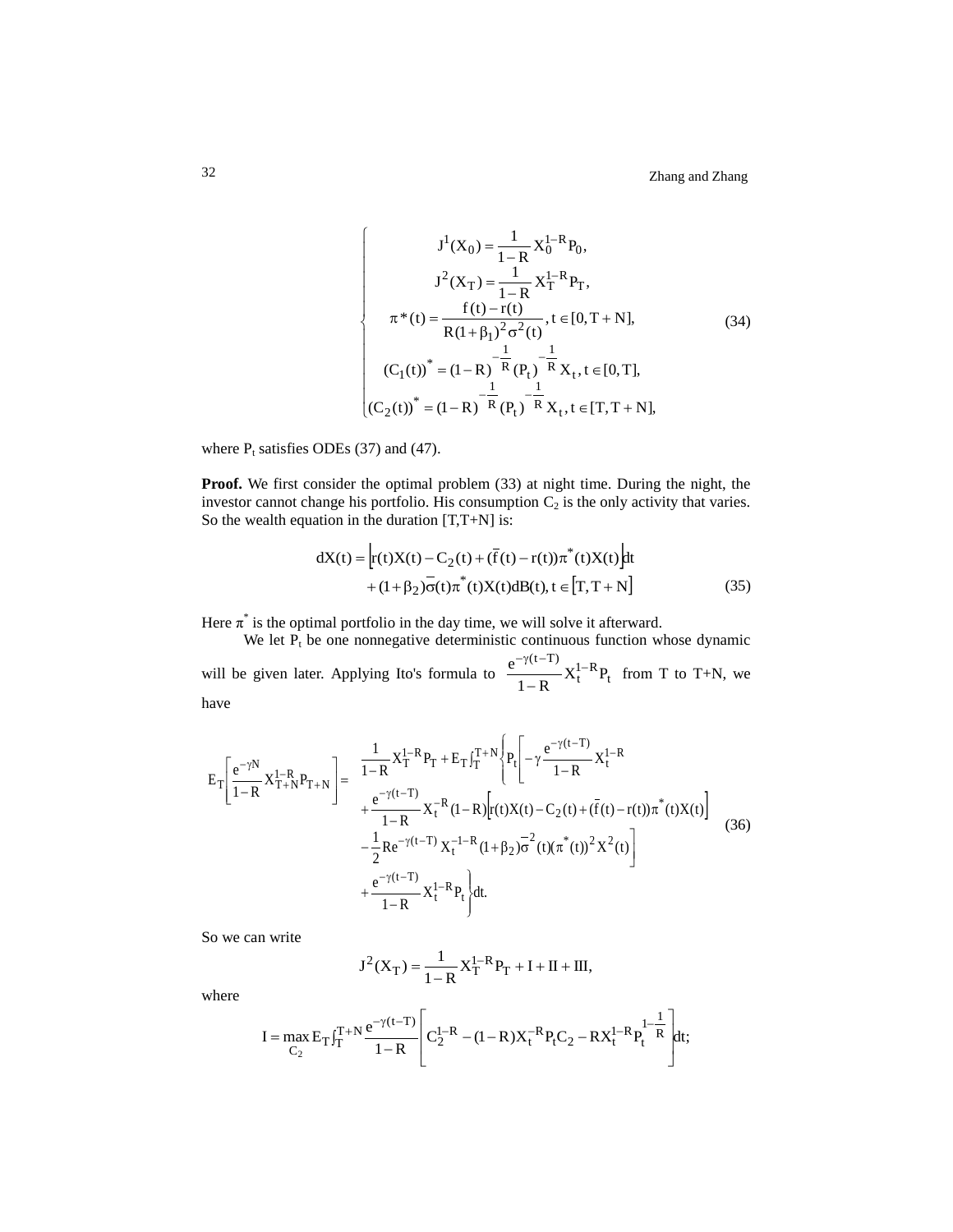$$
II = \max_{C_2} E_T \int_T^{T+N} \frac{e^{-\gamma(t-T)}}{1-R} X_t^{1-R} \left\{ P_t + P_t \left[ -\gamma + r(t)(t-R) + (\bar{f}(t) - r(t))\pi^*(t) \right] - \frac{1}{2} R(1-R)(1+\beta_2)^2 \overline{\sigma}^2(t) (\pi^*(t))^2 \right\} + R P_t^{1-\frac{1}{R}} \left\{ dt; \right.
$$
  

$$
III = \max_{C_2} E_T \left[ \frac{e^{-\gamma N}}{1-R} X_{T+N}^{1-R}(K - P_{t+N}) \right].
$$

Now we let  $P_t$  be nonnegative and the solution of the following ordinary differential equation:

$$
\begin{cases}\n-P'_t = \overline{MP}_t + RP_t^{1-\frac{1}{R}}, t \in [T, T+N], \\
P_{T+N} = K.\n\end{cases} \tag{37}
$$

Here

$$
\overline{M} = -\gamma + r(t)(1+R) + (\overline{f}(t) - r(t))\pi^*(t) - \frac{1}{2}R(1-R)(1-\beta_2)^2\overline{\sigma}^2(t)(\pi^*(t))^2.
$$
 (38)

So

$$
P_{t} = e^{\overline{M}(T+N-t)} \left[ K + \int_{t}^{T+N} e^{-\frac{1}{R}\overline{M}(T+N-s)} ds \right]^{R}, t \in [T, T+N],
$$
 (39)

$$
P_{T} = e^{\overline{M}N} \left[ K + \int_{t}^{T+N} e^{-\frac{1}{R}\overline{M}(T+N-s)} ds \right]^{R}.
$$
 (40)

We can easily get II=0, III=0. If we take

$$
(C_2(t))^* = (1 - R)^{-\frac{1}{R}}(P_t)^{-\frac{1}{R}}X_t, t \in [T, T + N]
$$
\n(41)

then we can check that *I* attains its maximum at point  $C_2^*$  and I=0. So

$$
J^{2}(X_{T}) = \frac{1}{1 - R} X_{T}^{1 - R} P_{T}.
$$
 (42)

And then applying Ito's formula to  $\frac{e^{-\beta}}{1 - e^{-\beta}} X_t^{1-R} P_t$ t  $\frac{C}{1-R}X_t^{1-R}P_t$  $e^{-\gamma t}$ <sub>V</sub><sub>1-</sub>  $\frac{f}{-R}X_t^{1-R}P_t$  from 0 to T, and taking expectation on both sides, we have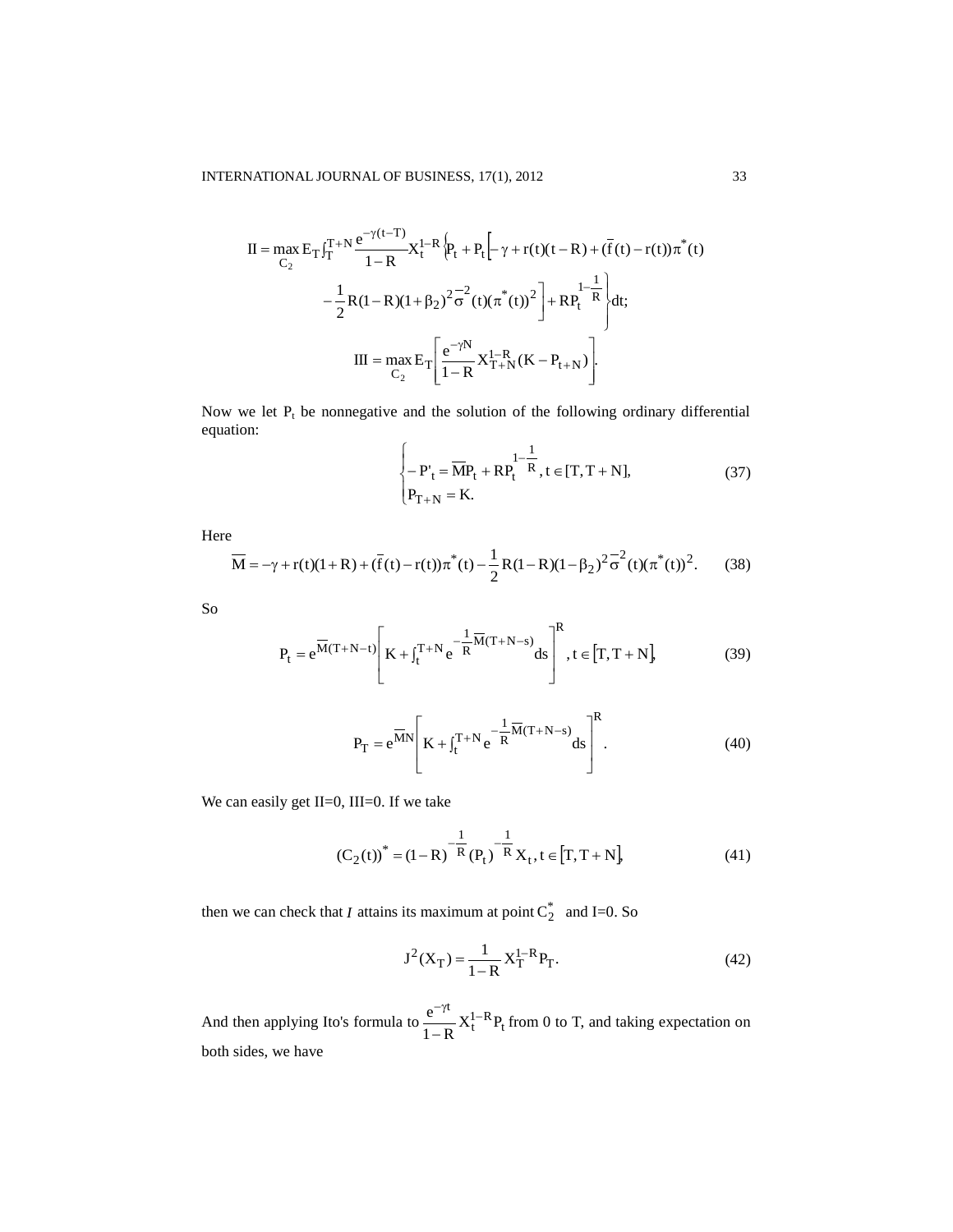$$
E\left[\frac{e^{-\gamma T}}{1-R}X_T^{1-R}P_T\right] = \frac{\frac{1}{1-R}X_0^{1-R}P_0 + E\int_T^{T+N}\left\{P_t\left[-\gamma\frac{e^{-\gamma T}}{1-R}X_t^{1-R} + \frac{e^{-\gamma T}}{1-R}X_t^{1-R}(1-R)[r(t)X(t) - C_1(t) + (f(t) - r(t))\pi(t)X(t)\right] \right. \\ \left. - \frac{1}{2}Re^{-\gamma t}X_t^{-1-R}(1+\beta_1)^2\sigma^2(t)\pi^2(t)X^2(t)\right] \\ \left. + \frac{e^{-\gamma T}}{1-R}X_t^{1-R}P_t\right\}dt.
$$
\n(43)

So we can write

$$
J^{1}(X_{0}) = \frac{1}{1-R} X_{0}^{1-R} P_{0} + \max_{(\pi, C_{1})} E_{0}^{T} \frac{e^{-\gamma t}}{1-R} \Big[ C_{1}^{1-R} - (1-R)X_{t}^{-R} P_{t} C_{1} \Big] + e^{-\gamma t} X_{t}^{1-R} P_{t} \Big[ (f(t) - r(t))\pi(t) - \frac{1}{2}R(1+\beta_{1})^{2} \sigma^{2}(t)\pi^{2}(t) \Big] + \frac{e^{-\gamma t}}{1-R} X_{t}^{1-R} (P'_{t} - \gamma P_{t} + r(t)(1-R)P_{t}) \Big\} = \frac{1}{1-R} X_{0}^{1-R} P_{0} + IV + V + VI.
$$
 (44)

where

$$
IV = \max_{(\pi, C_1)} E \int_0^T \frac{e^{-\gamma t}}{1 - R} \left[ C_1^{1 - R} - (1 - R)X_t^{-R} P_t C_1 - RX_t^{1 - R} P_t^{1 - \frac{1}{R}} \right] dt;
$$
  

$$
V = \max_{(\pi, C_1)} E \int_0^T e^{-\gamma t} X_t^{1 - R} P_t L(\pi(t)) dt,
$$

and

$$
L(\pi(t)) = (f(t) - r(t))\pi(t) - \frac{1}{2}R(1 + \beta_1)^2 \sigma^2(t)\pi^2(t) - \frac{(f(t) - r(t))^2}{2R(1 + \beta_1)^2 \sigma^2(t)},
$$
  
\nVI = max  $E\int_0^T \frac{e^{-\gamma t}}{1 - R} X_1^{1-R} \left\{ P_t^{\dagger} - \gamma P_t + (1 - R)P_t \left[ r(t) + \frac{(f(t) - r(t))^2}{2R(1 + \beta_1)^2 \sigma^2(t)} \right] + R P_t^{1-\frac{1}{R}} \right\} dt$ , (45)

If we take

$$
\pi^*(t) = \frac{f(t) - r(t)}{R(1 + \beta_1)^2 \sigma^2(t)},
$$
\n(46)

it is easy to check that  $\dot{L}(\pi^*(t)) = 0$ , and  $\dot{L}(\pi^*(t)) < 0$ . Thus the function  $L(\pi)$ attains its maximum at point  $\pi^*$  and  $L(\pi^*) = 0, V = 0$ . Now we let P<sub>t</sub> be the solution of the following ODE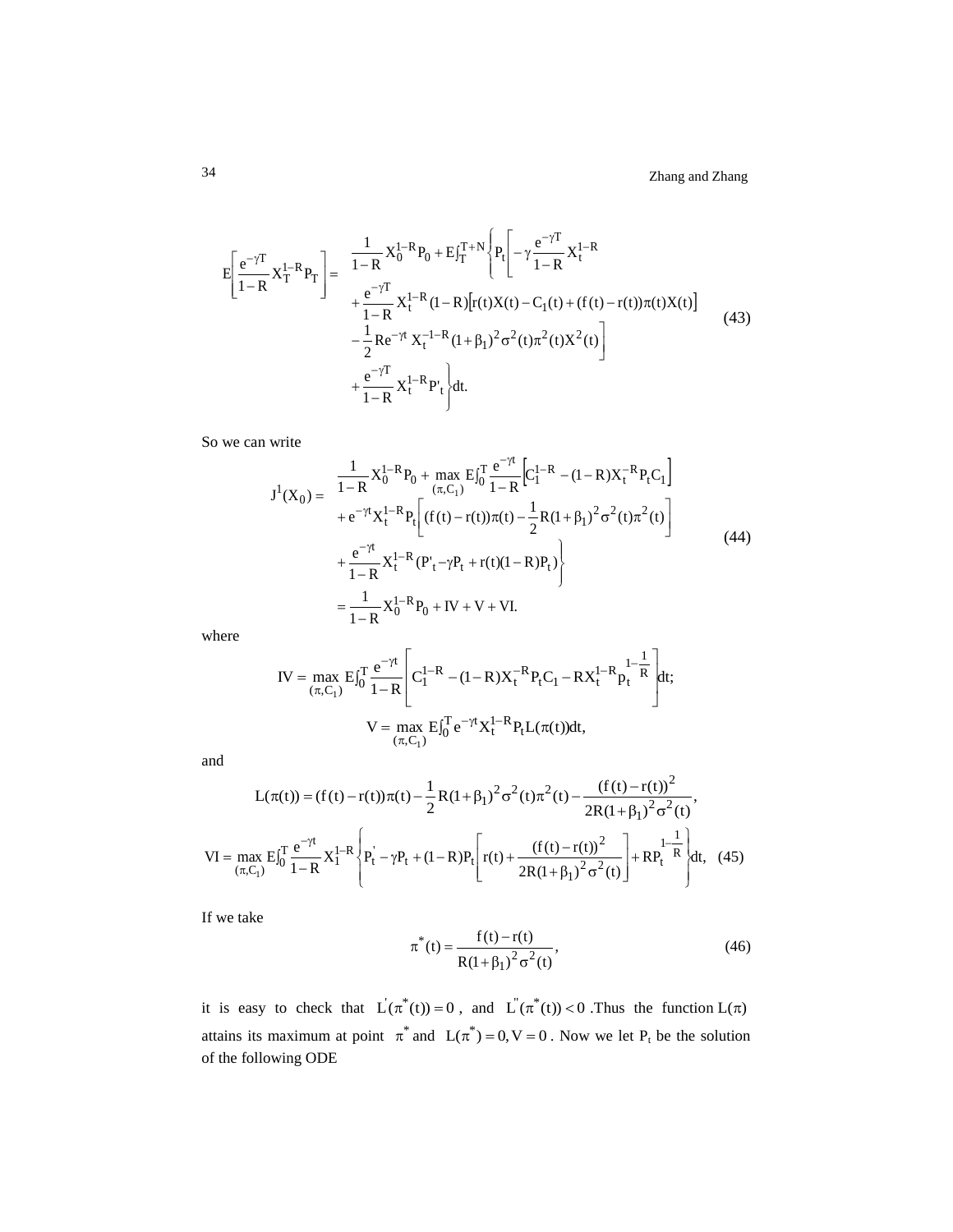$$
\begin{cases}\n-P_t = MP_t + RP_t^{\frac{1}{R}}, t \in [0, T], \\
P_T = e^{\overline{MN}} \left[ K + \int_T^{T+N} e^{-\frac{1}{R}\overline{M}(T+N-s)} ds \right]^R.\n\end{cases} (47)
$$

Here

$$
M = -\gamma + r(t)(1 - R) + \frac{(f(t) - r(t))^2}{2R(1 + \beta_1)^2 \sigma^2(t)} (1 - R).
$$
 (48)

So

$$
P_{t} = e^{M(T-t)} \left[ P_{T}^{\frac{1}{R}} + \int_{t}^{T} e^{-\frac{1}{R}M(T-s)} ds \right]^{R}, t \in [0, T],
$$
 (49)

$$
P_0 = e^{MT} \left[ P_T^{\frac{1}{R}} + \int_0^T e^{-\frac{1}{R}M(T-s)} ds \right]^R,
$$
\n(50)

Then if we take

$$
(C_1(t))^* = (1 - R)^{-\frac{1}{R}} (p_t)^{-\frac{1}{R}} X_t, t \in [0, T].
$$
\n(51)

One can check that IV attains its maximum at point  $C_1^*$ , IV=0. Then the optimal value function is

$$
J^{1}(X_0) = \frac{1}{1 - R} X_0^{1 - R} P_0.
$$
 (52)

**Remark:** In HARA case, we can get from simple calculus that the Pratt-Arrow measure of relative aversion  $A = R$ ,  $R \in (0,1)$ . So the constant R can indicate the investor's attitude to the risk in the investment.

Once knowing the amount of our wealth, we can make a decision on the strategy of the investment according to formula (34). Now let us give the economic analysis for the optimal investment portfolio.

The optimal portfolio  $\pi^*$  can be referred as the speculative demand, which depends on the measure of relative risk aversion R and is influenced by the volatility of the portfolio.  $\pi^*$  will decrease when  $\sigma^2(t)$  increases, that is, higher volatility in the corporate market will stimulate investor to put more money in the risk-less investment.

The value of  $f(t)-r(t)$  indicates whether the expected reward rate of the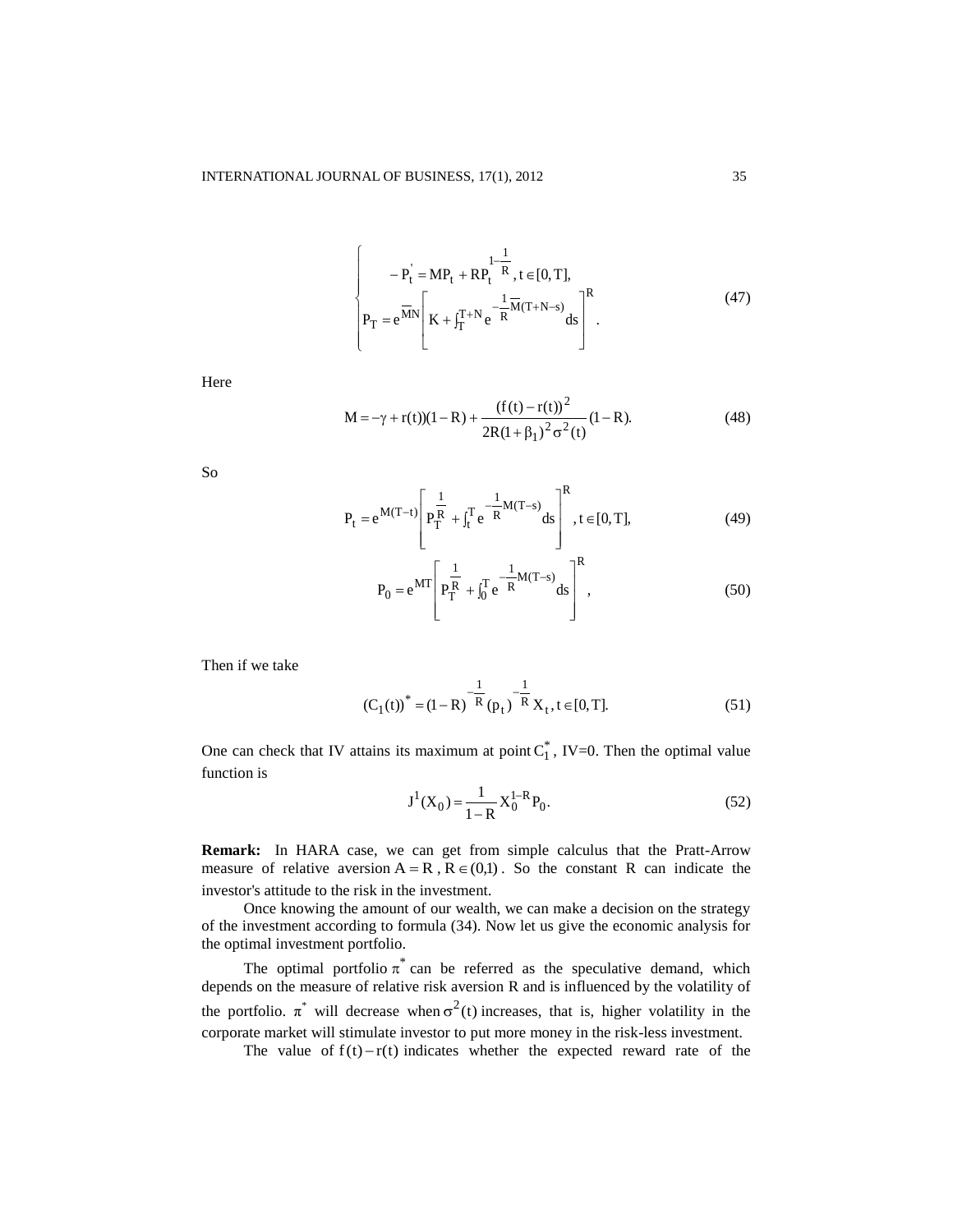corporate project is higher than the interest rate in the bank.  $\pi^*$  will increase when  $f(t) - r(t)$  increases, that is, higher difference between the expected reward rate of the corporate project and the interest rate in the bank will stimulate investors to devote more capital in the corporate project.

### **IV. SOME SIMULATION RESULTS**

From the history of price data in the market, we can use statistical method to estimate the parameters in the model. Now let us give a simulating example. In this example, let the coefficients be constants for simplicity, and we only consider the choice at initial time  $t = 0$ .

**Example:** We take the following parameters depending on the situation of the real market. Choose  $S_0 = 4$ ,  $P_0 = 3$ ,  $\beta_1 = -0.4$ ,  $\beta_2 = -0.3$ ,  $\alpha_s = 0.15$ ,  $\alpha_s = 0.1$ ,  $\alpha_p = 0.13$ ,  $\alpha_p = 0.09$ ,  $\gamma = 0.6$ ,  $T = 2$ ,  $K = 5.5$ ,  $R = 0.5$ .

From the formula (3.3), we can get the conclusion that the optimal portfolio  $\pi$  decreases when the volatility parameter and the interest rate  $r$  increases. Let us fix one of  $\sigma$  and r and give the relationship between  $\pi$  and each of them.

In Figure 1 and Figure 2, the curve goes just as we have expected. For fixed r=0.04 (see Figure 1), we can get the relationship between the optimal proportion  $\pi^*$  and

## **Figure 1** Relationship between the volatility of the production  $\sigma$  and the optimal proportion  $\pi^*$

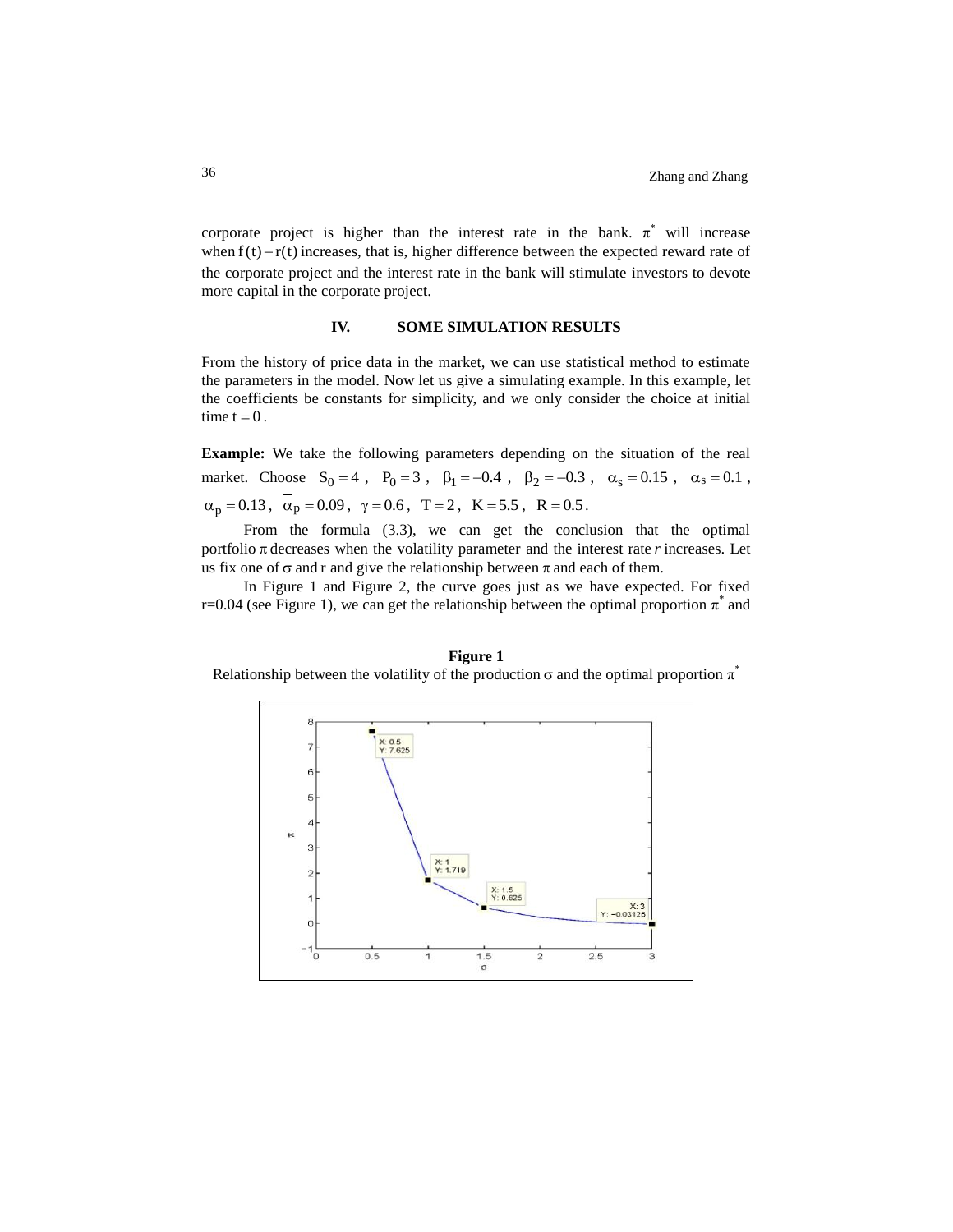

**Figure 2** Relationship between interest rate r and the optimal proportion  $\pi^*$ 

the volatility of the production  $\sigma$ . Here  $\pi$  decrease down to 0. That means the high volatility leads to more capital investment in the bank and less investment in the project. Taking  $\sigma = 0.6$  for example, here  $\pi^* = 1.494$ , i.e., the investor's optimal choice is to borrow from bank an amount about half of his wealth and invest all capitals in the corporate project. When  $\sigma = 0.8$ ,  $\pi^* = 0.5486$ , that is, the investor would only devote about half of his wealth to the corporate project and keep the rest in the bank.

Fixing  $\sigma = 0.5$ ,  $\pi^*$  decreases with r. The curve is just as what we expected.  $\pi^*$  is a linear function with respect to r . That means higher rate in the bank can stimulate the risk-less investment in the bank.

#### **REFERENCES**

- Bellalah, M., and Z. Wu, 2008, "A Simple Model of Corporate International Investment under Incomplete Information and Taxes," *Annals of Operation Research*, 165, 123-143.
- Bellalah, M., and Z. Wu, 2002, "A Model for Market Closure and International Portfolio Management within Incomplete Information," *International Journal of Theoretical and Applied Finance*, 5, 479-495.
- Choi, J.J., 1989, "Diversification, Exchange Risks and Corporate International Investment," *Journal of International Business Studies*, 20, 145-155.
- Duffie, D., 1992, *Dynamic Asset Pricing Theory*, Princeton University Press, NJ: Princeton.
- Huang, Z.Y., and Z. Wu, 2008, "One Kind of Corporate International Optimal Investment and Consumption Choice Problem," *Proceedings of the 27th Chinese Control Conference*, 603-606.
- Karatzas, I., 1987, "Optimization Problem in the Theory of Continuous Trading," *SIAM Journal of Control and Optimization*, 27, 1221-1259.
- Merton, R., 1987, "An Equilibrium Market Model with Incomplete Information,"